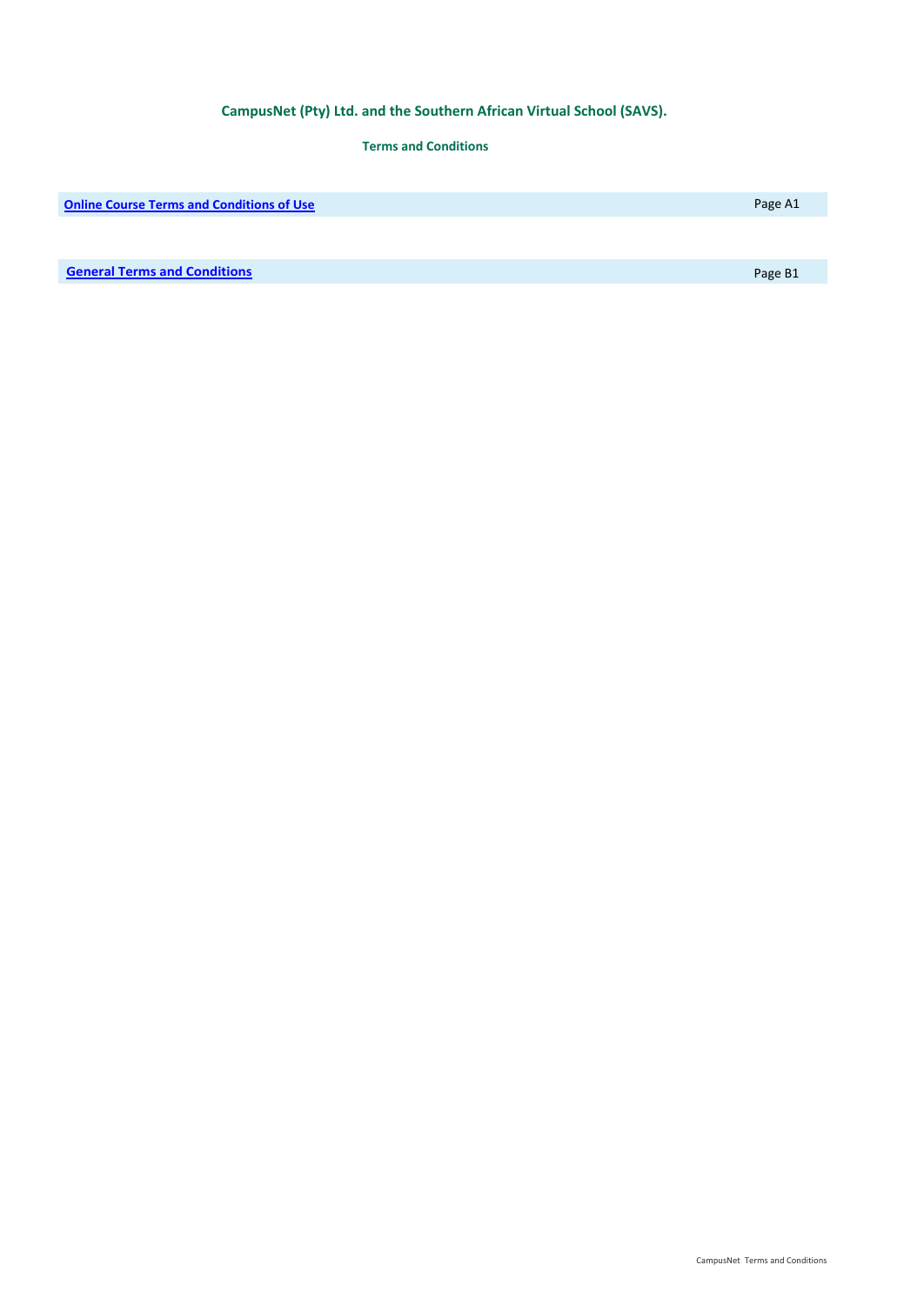# <span id="page-1-0"></span>CampusNet (Pty) Ltd. and the Southern African Virtual School (SAVS).

# **Online Course Terms and Conditions of Use**

Please read this document carefully. This is a legal agreement between you and CampusNet (Pty) Ltd. ("CampusNet") that governs your use of any Southern African Virtual School ("SAVS") online course and any associated software code, documentation or other materials made available by SAVS (collectively referred to in this Agreement as the "Online Course").

**If you do not agree to be bound by the terms and conditions of this Agreement**, click on the "NO" button on the enrolment form.

#### 1. **License.**

1.1 You are granted a nonexclusive, nontransferable, limited license to access and use the Online Course for the duration of time for which the applicable fees, if any, have been paid.

1.2 You are granted a nonexclusive, nontransferable, limited license to print out materials from the Online Course solely for your own, individual use. You may not copy, distribute or otherwise share the materials you have printed out with others.

2. **Restrictions**. The Online Course is licensed to only you. In no event may you share your login, password or use of the Online Course with another person, or transfer, rent, sell, or otherwise dispose of the Online Course on a temporary or permanent basis without the prior written consent of SAVS.

3.1 **Ownership of Online Course**. All right, title, and interest (including all copyrights and other intellectual property rights) in the Online Course in both print and machine readable form belongs to CampusNet or its licensors or suppliers. You acquire no proprietary interest in the Online Course or copies thereof.

3.2 Except as specifically provided in Sections 1.1 and 1.2, you are prohibited from downloading, storing, reproducing, transmitting, displaying, publishing, copying, distributing or using the Online Course. You may not modify, adapt, translate or create derivative works of the Online Course except in accordance with this Agreement or with the prior written consent of CampusNet. You may be held legally responsible for any infringement that is caused or encouraged by your failure to abide by the terms of this Agreement.

3.3 You may not remove, redact or otherwise obscure the copyright, trademark or other notices contained in the Online Course.

4. **Technical Support**. You may contact SAVS during regular business hours by telephone or email if you experience difficulties connecting to or using technical features of the Online Course during the period of time for which you have paid the applicable Online Course fees.

5. **Content Support**. SAVS does provide teacher and instructor support for online courses. Should you experience any problem in this regard please contact the Head of Academics on email academic@savschool.co.za.

### 6. **Limited Warranty.**

6.1 SAVS represents and warrants that it has the right and authority to make the Online Courses available to you.

6.2 While SAVS endeavors to make web access to the Online Courses available to you 24 hours per day, 7 days per week except for regularly scheduled downtime periods, SAVS reserves the right to change its availability policy from time to time, and SAVS does not warrant that the Online Course will be uninterrupted, nor does it warrant any particular feature of the Online Course. SAVS personnel are available to maintain and/or repair the Online Course only during regular business hours.

6.3 EXCEPT AS OTHERWISE PROVIDED IN SECTION 6.1, THE ONLINE COURSE AND ANY SERVICES PROVIDED IN CONNECTION THEREWITH ARE PROVIDED ON AN "AS IS" AND "AS AVAILABLE" BASIS AND SAVS AND ITS LICENSORS AND SUPPLIERS EXPRESSLY DISCLAIM ALL OTHER WARRANTIES OF ANY KIND, EXPRESS OR IMPLIED, INCLUDING THE IMPLIED WARRANTIES OF FITNESS FOR A PARTICULAR PURPOSE AND MERCHANTABILITY. NO ORAL OR WRITTEN INFORMATION OR ADVICE GIVEN BY SAVS, ITS DEALERS, DISTRIBUTORS, AGENTS OR EMPLOYEES SHALL CREATE A WARRANTY, AND YOU MAY NOT RELY UPON SUCH INFORMATION OR ADVICE.

# 7. **User Obligations.**

7.1 You hereby represent and warrant that the information you have provided on the customer information or enrolment registration form is true and accurate.

7.2 You are entirely responsible for any and all activities that occur under your account, and you are responsible to oversee and protect against unauthorized or unlawful use of or access to the Online Course. You shall notify SAVS immediately of any unauthorized use of your account or any other breach of security.

7.3 You will indemnify and hold harmless SAVS and its licensors or suppliers against any and all judgments, settlements, penalties, costs and expenses (including attorneys' fee) paid or incurred in connection with claims due to, resulting from or arising in connection with your actions or negligence, including but not limited to those attributable to any breach of this agreement or any infringement, misappropriation or violation of any copyrights, intellectual property rights or other proprietary rights of any third party.

8. **Limitations of Liability**. TO THE MAXIMUM EXTENT PERMITTED BY LAW, NEITHER SAVS NOR ANYONE ELSE WHO HAS BEEN INVOLVED ON BEHALF OF SAVS IN THE CREATION, PRODUCTION OR DELIVERY OF THE ONLINE COURSE OR ANY SERVICES PROVIDED IN CONNECTION THEREWITH, SHALL BE LIABLE FOR ANY SPECIAL, CONSEQUENTIAL, OR INCIDENTAL DAMAGES (INCLUDING DAMAGE FOR LOSS OF BUSINESS PROFIT, BUSINESS INTERRUPTION, LOSS OF DATA, AND THE LIKE) ARISING OUT OF THE USE OR INABILITY TO USE THE ONLINE COURSE, EVEN IF SAVS HAS BEEN ADVISED OF THE POSSIBILITY OF SUCH DAMAGES. IN NO EVENT SHALL SAVS OR ITS LICENSORS OR SUPPLIER'S TOTAL CUMULATIVE LIABILITY FOR LOSS OR DAMAGE UNDER THIS AGREEMENT EXCEED THE AMOUNT OF FEES PAID BY YOU FOR THE ONLINE COURSE.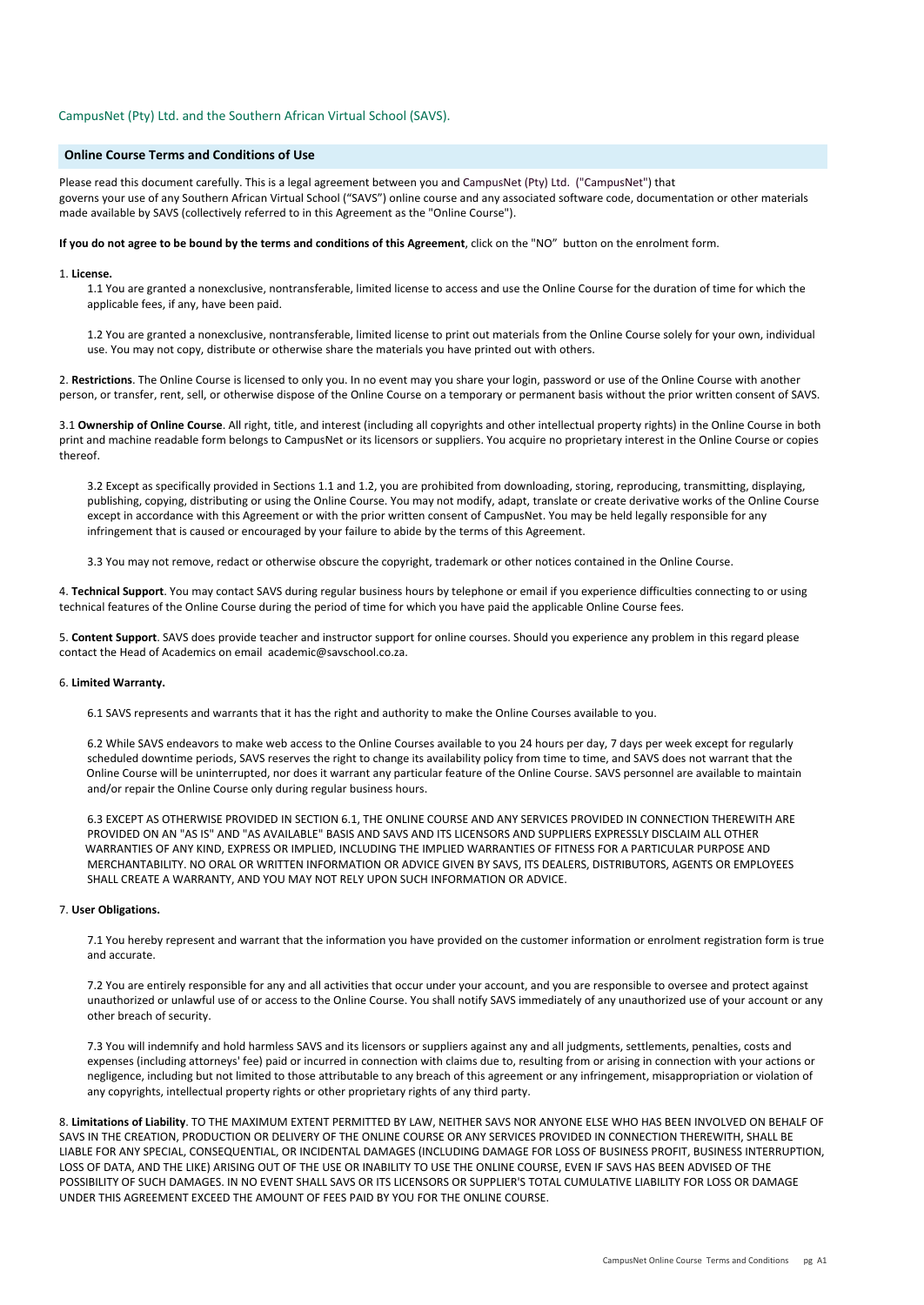# Online Course Terms and Conditions of Use cont…

# 9. **Miscellaneous**.

9.1 **Termination**. These General Terms and Conditions, including the Additional Terms, may be changed from time to time as described below or by written agreement. Charges and payment terms may be changed in accordance with your applicable price schedule or purchase agreement; all other provisions may be changed by SAVS immediately upon notice. All current subscribers to the Online Course will be notified of any such changes by e-mail. Continued use of the Online Course following any change constitutes acceptance of the change.

9.2 **Governing Law and Jurisdiction.** This Agreement shall be governed by the laws of the Republic of South Africa. and, subject to the "Disputes" clause of this agreement, you and SAVS agree to submit to the exclusive jurisdiction of the South African courts.

9.3 **Disputes.** Save for urgent or interim relief which may be granted by a competent court, in the event of any dispute of any nature whatsoever arising between you and SAVS on any matter provided for in, or arising out of this agreement, and not resolved through the person in charge of SAVS, then such a dispute shall be submitted to confidential arbitration in terms of the expedited rules of the Arbitration Foundation of South Africa. Arbitration proceedings shall be conducted in Cape Town in English.

9.4 **Transferability.** You may not assign your rights to access and use the Online Course without the prior written consent of SAVS.

9.5 **Complete Agreement**. These Terms and Conditions, and any Additional Terms constitute the complete and exclusive statement of the terms of the agreement regarding the Online Courses between you and SAVS. It supersedes and replaces any previous or contemporaneous written or oral agreements and communications relating to the Online Courses.

9.6 **Waiver/Modification**. No waiver or modification of the terms of this Agreement shall be effective unless ratified in writing and signed by both you and SAVS. This Agreement will not be amended or modified by the terms of any purchase order or acknowledgement, regardless of whether SAVS may have accepted or signed the same. Any party's failure to enforce the provisions of this Agreement shall not constitute or be construed as a waiver of any other provisions or rights.

9.7 **Severability**. If for any reason a court of competent jurisdiction finds any provision of this Agreement, or portion thereof, to be unenforceable, that provision of the Agreement shall be enforced to the maximum extent permissible so as to effect the intent of the parties, and the remainder of this Agreement shall continue in full force and effect.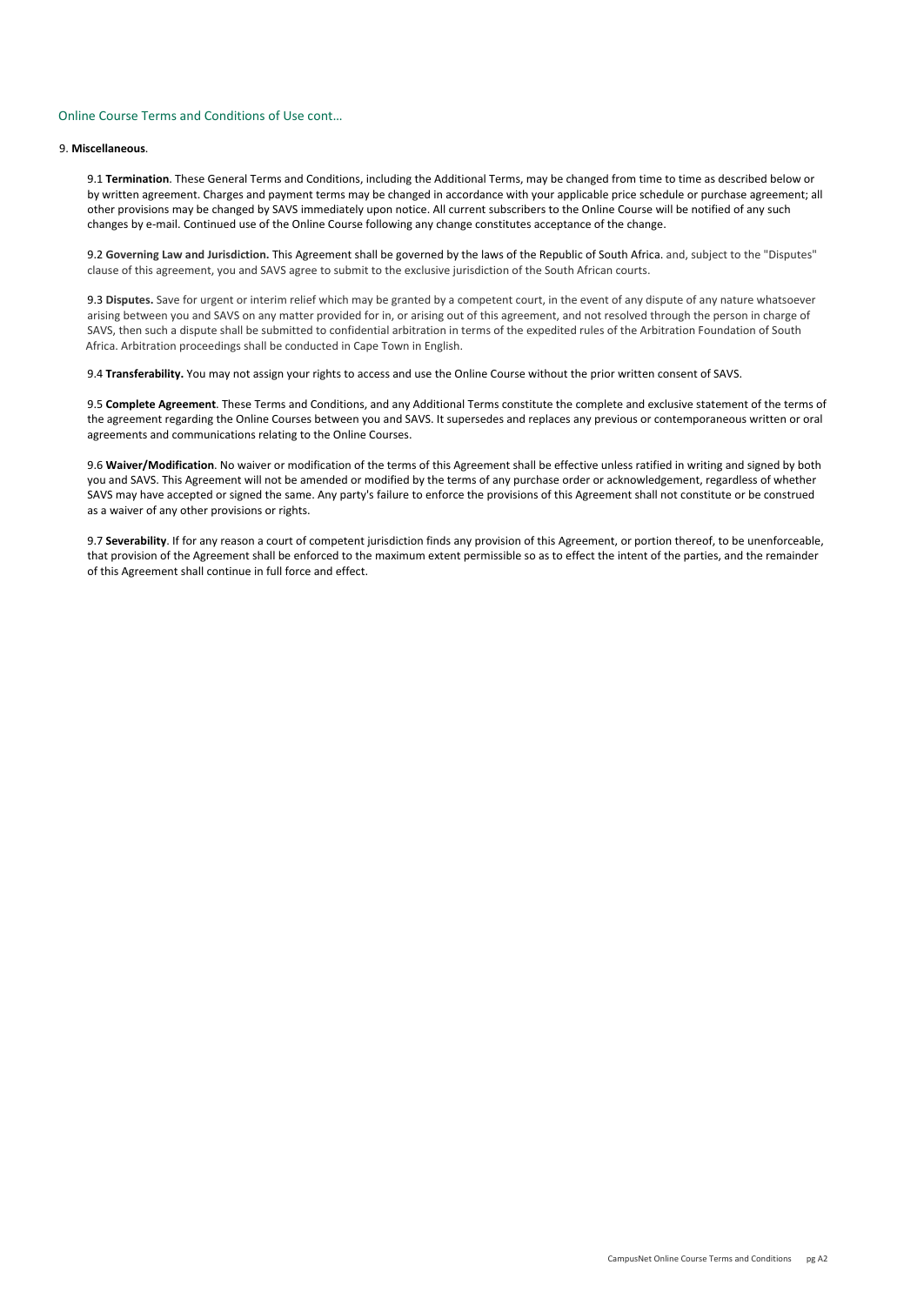# <span id="page-3-0"></span>CampusNet (Pty) Ltd. and the Southern African Virtual School (SAVS).

# General Terms and Conditions

## **Detailed Description of Products and Services**

Products and services are provided by CampusNet (Pty) Ltd. (**CampusNet**) through its subsidiary, the Southern African Virtual School (**SAVS**) to students and educational institutions throughout Southern Africa.

The supply of products or services is subject to availability.

### **Who you are contracting with:**

The names SAVS and www.savschool.co.za (the "Website"), are owned by CampusNet (Proprietary) Limited, registration number 2008/020362/07.

Any reference to the "Website" or "SAVS" or "CampusNet" in these terms and conditions (T's & C's) refers CampusNet (Proprietary) Limited, the party with whom you contract.

Visitors to the Website, including those users who purchase any products or services on the Website ("Users" or "you"), agree to be bound by these T's & C's. If you do not agree to these T's & C's, please do not continue using the Website. Your continued use of the Website will constitute acceptance of these T's & C's.

#### **Prices**

Where applicable, the price of each product or service is displayed with the product or service listing. In the event of a sale or special offer, the discounted price will be displayed. All payments by students and educational institutions shall be made to CampusNet in South African Rand (ZAR). CampusNet may change the prices at any time prior to (but not after) acceptance of your enrolment application.

## **Value Added Tax ("VAT")**

A VAT rate of 0% is applicable on the online courses offered by CampusNet and SAVS.

#### **Errors**

Where applicable, the correct price for the products or services is as listed on the website. Whilst every effort is taken to ensure that the correct price is reflected on other documentation. CampusNet shall not be obliged to sell products reflected at incorrect prices elsewhere. CampusNet shall only be liable to refund monies paid should you not wish to proceed with the purchase at the price reflected on the website. Refund of monies will be subject to the refund policy in these T & C's.

## **Payment Methods**

Payment may be made via Visa, MasterCard credit cards or via Electronic Funds Transfer ("EFT"). When using a credit card to pay for your enrolment, you warrant that the card being used is yours and you indemnify CampusNet from any claims in this regard.

### **Credit card**

If paying by credit card, CampusNet will confirm receipt of your enrolment by an acknowledgement displayed onscreen. Once your payment details have been verified and accepted, CampusNet will send you an e-mail containing your invoice to the e-mail address you provide in your enrolment application.

# **Electronic Funds Transfer (EFT)**

If paying by EFT, payment must be received in the CampusNet bank account before your enrolment can be confirmed. On receipt of the payment, an e-mail confirming your enrolment and containing your invoice will be sent to the e-mail address you provide in your enrolment application. If you do not receive an email confirming your enrolment, it is your obligation to inform CampusNet accordingly.

### **PayFast Payment Gateway**

Payment via EFT and credit card are offered by CampusNet on the website and are facilitated by PayFast (Proprietary) Limited. PayFast uses the strictest form of encryption. The Users may go to https://www.payfast.co.za/b/std/security to view their security policy.

## **Customer Details Separate From Card Details**

Customer details will be stored by CampusNet separately from any EFT or card details which are entered by the client on PayFast's secure site.

#### **Merchant Outlet Country and Transaction Currency**

The merchant outlet country at the time of presenting payment options to the cardholder is South Africa. Transaction currency is South African Rand (ZAR).

#### **Vouchers**

CampusNet may make electronic vouchers available to students and educational institutes that have entered into agreements with CampusNet for specific products and services in line with the requirements of such agreements. CampusNet may also, from time to time, make electronic promotional vouchers available on the Website (collectively referred to as "Vouchers").

Vouchers can only be redeemed -

- while they are valid; their validity being unable to be extended
- on the Website towards the purchase of products listed on the Website.

Vouchers cannot be -

- ü exchanged for cash; or
- transferred or assigned to any other party, unless agreed to by CampusNet.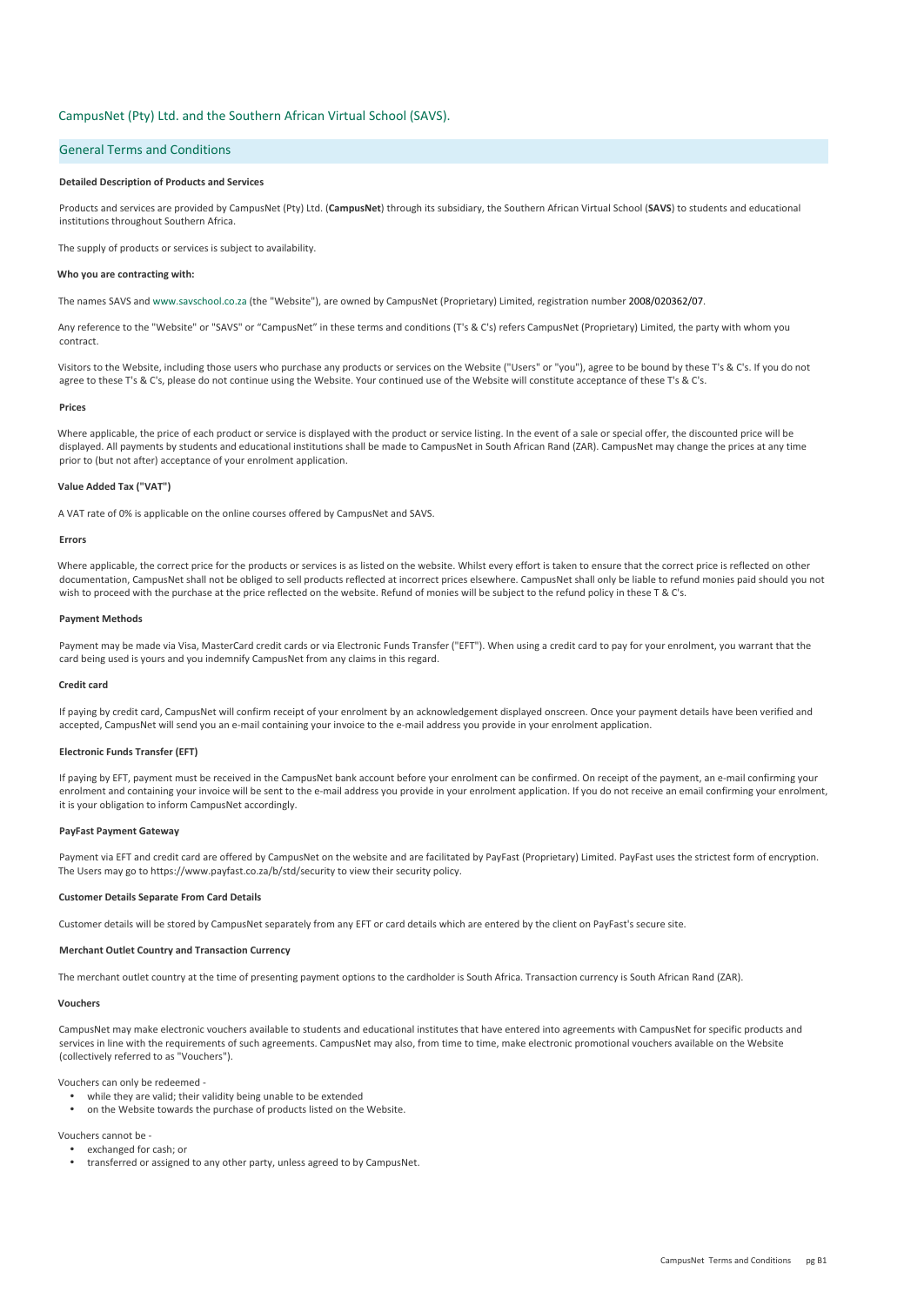## General Terms and Conditions cont…

### **Promotional Vouchers**

Promotional Vouchers are issued electronically at CampusNet's own discretion. Users do not have a right to promotional Vouchers and promotional Vouchers cannot be earned. Promotional Vouchers are issued under specific terms and conditions regulating when and how they may be used. As a general rule, and unless specified otherwise on the specific promotional Voucher itself -

- a promotional Voucher can only be used with promotional offers on the Website:
- ü only one promotional Voucher can be used per purchase; and
- the value of the promotional Voucher will be set off against the total value of your purchase and the balance remaining, if any, will be payable by you.

#### **Refund policy**

The CampusNet (SAVS) Refund and Privacy Policy can be viewed [here](http://www.campusnet.co.za/#!savs-refund-and-privacy-policy/c1k4i)

### **Binding Agreement**

A legally binding agreement between yourself and CampusNet is created at the point of our acceptance of your enrolment. Your enrolment application, which represents an offer to CampusNet to enrol for the products or services with SAVS, will be accepted once:

- You electronically submit a properly completed enrolment application for one or more products or services; **and**

- Your payment has been accepted, **and**
- CampusNet or SAVS send you an email confirming acceptance of the enrolment.

SAVS reserves the right to decline your enrolment, at any time prior to sending you an email confirming our acceptance of your enrolment. CampusNet and SAVS will not be liable to you or anyone else in such circumstances.

#### **Changes to Agreement**

CampusNet may change these T's & C's or any part thereof at any time with or without notice to you. It is at all times your responsibility to visit the Website to see whether these T's & C's have been amended and to ensure that you are satisfied with such amendments to these T's & C's. Should you not be satisfied with the amendments to these T's & C's, you agree to refrain from placing any further enrolment applications or orders on, or from using the Website in any way.

#### **Termination of Agreement**

Due to the nature of the products or services being offered, once you and CampusNet have concluded a binding agreement in relation to any products or services made available through the Website, both parties will be bound to such binding agreement until such time as both parties have completed their respective obligations as provided for under such binding agreement as detailed. This binding agreement includes adherence to the Operational Policies and Procedures of the Southern African Virtual School as detailed in the SAVS Student Parent Handbook. All remedies in relation to the products or services shall be determined in accordance with such binding agreement.

### **Governing Law and Jurisdiction**

This Website is controlled and operated from the Republic of South Africa and therefore governed by South African law and, subject to the "Disputes" clause of these T's & C's, you and CampusNet submit to the exclusive jurisdiction of the South African courts.

#### **Disputes**

Save for urgent or interim relief which may be granted by a competent court, in the event of any dispute of any nature whatsoever arising between you and CampusNet on any matter provided for in, or arising out of these T's & C's, and not resolved through the person in charge of CampusNet, then such a dispute shall be submitted to confidential arbitration in terms of the expedited rules of the Arbitration Foundation of South Africa. Arbitration proceedings shall be conducted in Cape Town in English.

#### **Address for Delivery of Important Documents and Communications**

CampusNet chooses as its domicile address for all purposes under these T's & C's, whether in respect of court process, notice, or other documents, the following address: CampusNet (Pty) Ltd, 10 Klaserie, 39 Turvey Street, Benoni, 1500, South Africa. Attention: Director, K.Maree.

You choose as your domicile address for all purposes under these T's & C's , the address information as reflected on your enrolment application.

All communications of an operational nature or in relation to which you require assistance with regard to the Website or the products or services must be addressed to support@savschool.co.za.

#### **Term and Termination**

These T's & C's, as amended by CampusNet from time to time, shall commence from the date on which they are published on the Website and continue indefinitely. CampusNet shall, at its own discretion, be entitled to terminate these T's & C's or shut down the Website at any time.

### **Termination of Services**

Without prejudice to you, CampusNet may cancel any one or more of your orders if you breach any of your obligations in terms of these T's & C's and CampusNet may refuse to accept any further enrolment applications from you.

#### **Electronic Communications**

When you visit the Website or send e-mails to CampusNet and SAVS, you consent to receiving electronic communications from CampusNet and agree that all agreements, notices, disclosures and other communications sent by CampusNet satisfy any legal requirements, including but not limited to the requirement that such agreements, notices, disclosures and other communications should be "in writing".